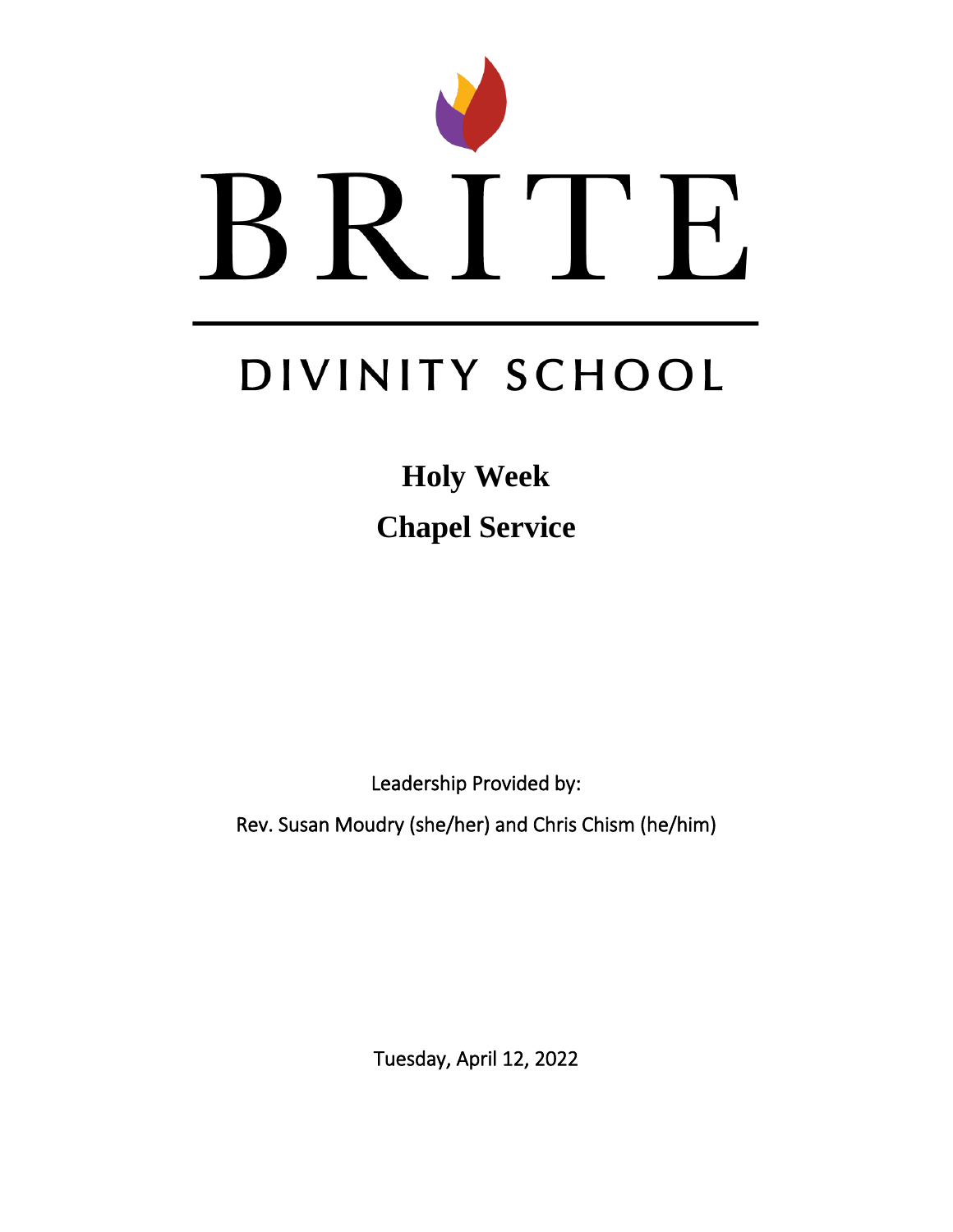

# Prelude Music

Worship Leader/Musician Chris Chism (he/him) Founder/Lead Pastor of The House Dallas

#### Announcements/Call to Worship

Jonathan Greer M. Div. Student

Leader: God who is beyond us, maker of heaven and earth –

# All: Open our eyes to see the wonder of creation!

Leader: God was made known in the life of Jesus the Christ

# All: Open our hearts to know the deep love of Christ!

Leader: God who lives in each one of us as Spirit, Holy fire to kindle our true purpose

# All: Open our beings to each other to confirm that we all belong, And together we can give birth to your new earth.

#### Worship Song

*Breathe*, *Maverick City Music*

This goes out to the worried, this goes out to the stressed Sorting out a million thoughts running through your head To everyone that's waiting for better days ahead Tired and frustrated and leaving words unsaid Please don't hold your breath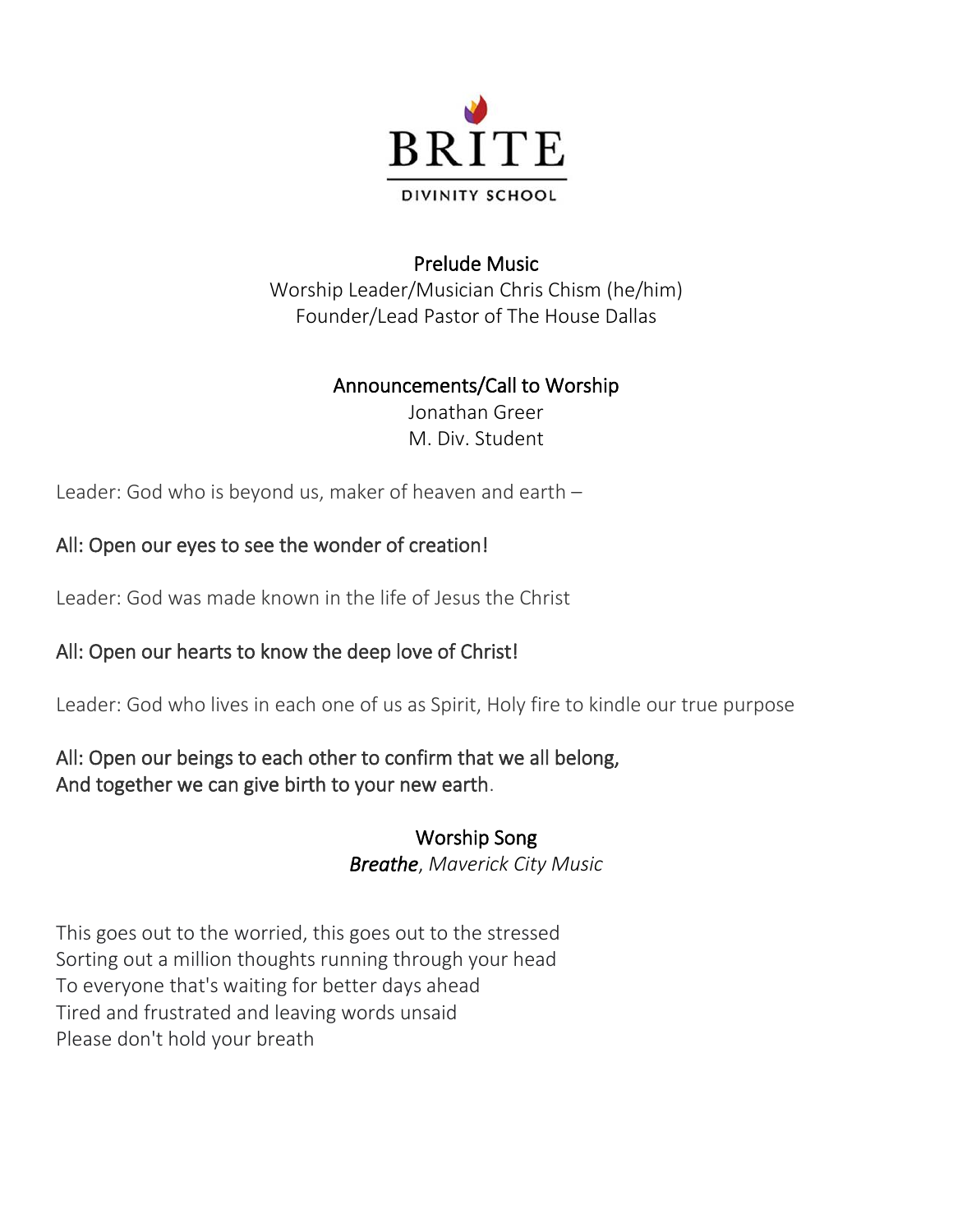

Just breathe 'Cause it's a miracle we can breathe There's power in the way that we breathe Release your heavy burdens And let everything that has breath, praise the Lord This is why we have breath, so praise the Lord

Sometimes you're in the desert, sometimes you feel the pain Sometimes God calms a storm and sometimes God let's it rain Please don't hold your breath

Just breathe This is a miracle, we can breathe There's power in the way that we breathe Release your heavy burdens And let everything that has breath, praise the Lord This is why we have breath, praise the Lord

Just breathe It's a miracle we can breathe There's power in the way that we breathe Release your heavy burdens And let everything that has breath, praise the Lord This is why we have breath, praise the Lord

Oh, and I can feel my lungs Taking air again Just breathing, I'm breathing in oxygen And I can feel my strength It's coming back again Breathing, breathing in oxygen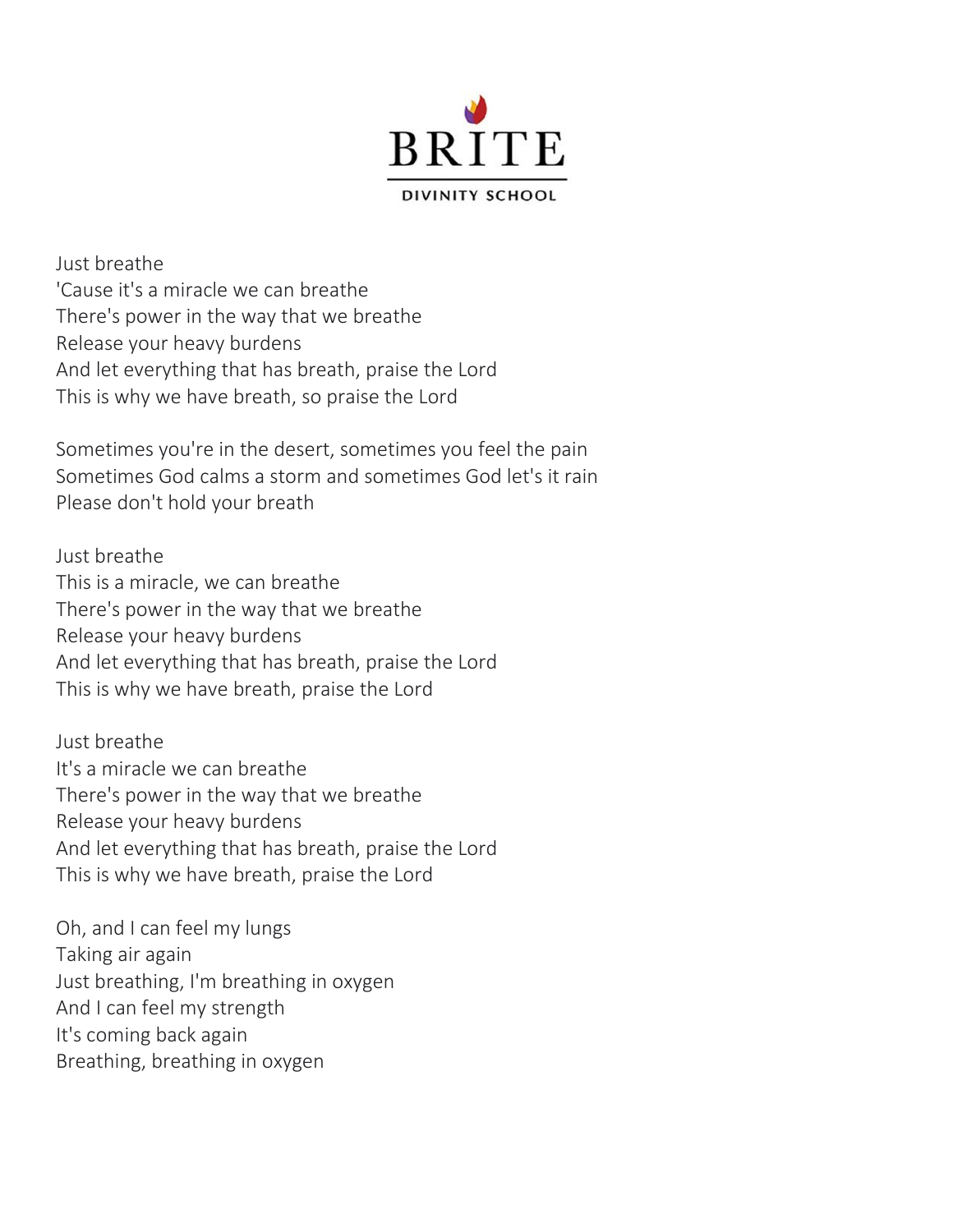Oh, and I can feel my lungs Taking air again Just breathing, I'm breathing in oxygen And I can feel my strength It's coming back again Breathing, breathing in oxygen

#### Prayers of the People

Mike Rosonet (he/him), M. Div. Student

# Worship Song *Hosanna (Be Lifted Higher)*, *by Sidney Mohede*

Hosanna in the highest Let our God be lifted up hosanna Hosanna in the highest Let our God be lifted up hosanna

Hosanna in the highest Let our God be lifted up hosanna, hosanna Oh hosanna in the highest Let our God be lifted up hosanna

Sing hosanna in the high, in the highest Thank You Lord Let the God be lifted lifted hosanna

Be lifted higher, higher Be lifted higher

Jesus, You be lifted higher, higher Be lifted higher Jesus, You be lifted higher Higher higher Jesus, You be lifted higher Higher, higher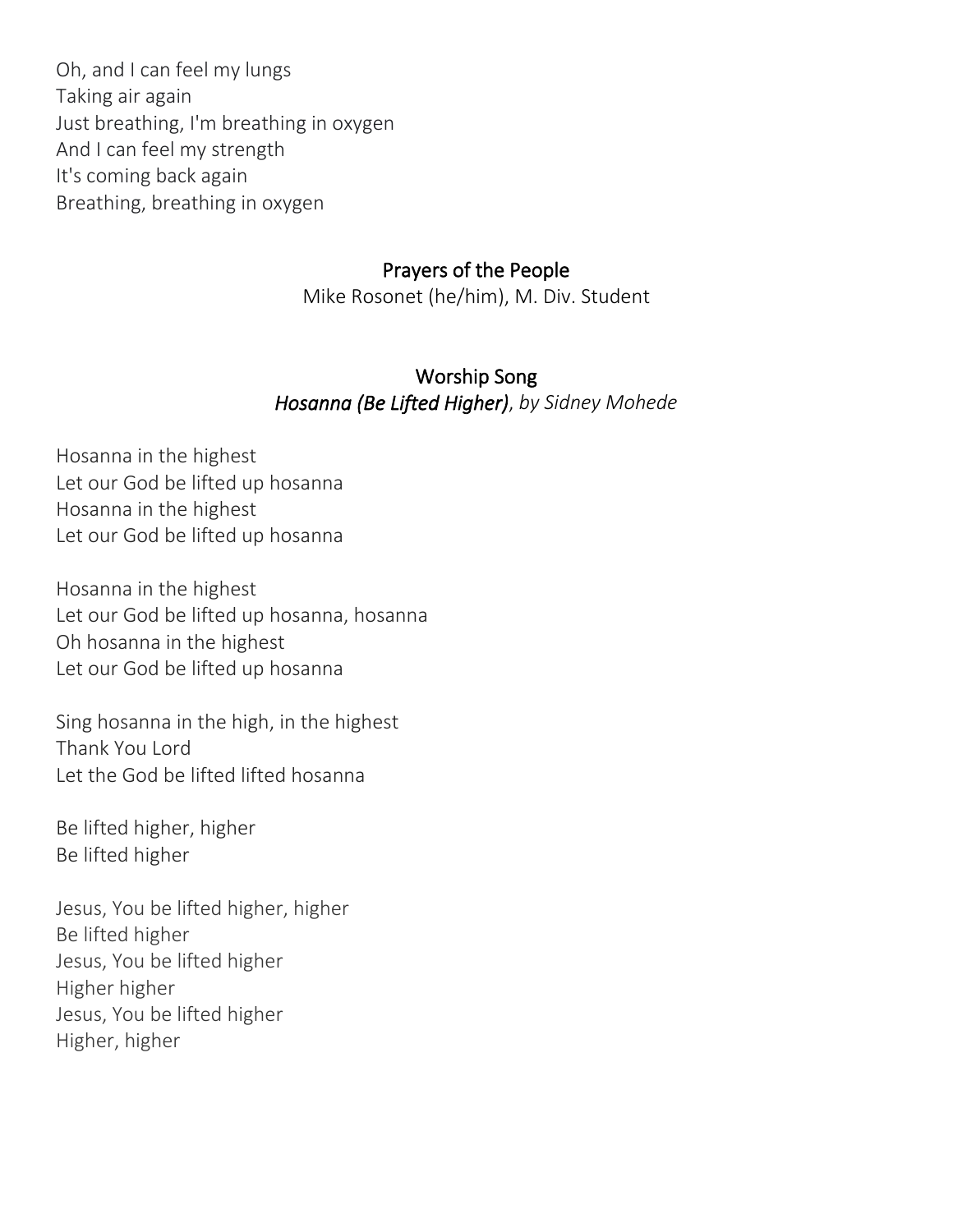

# Scripture Reading *Luke 19:28-40, NRSV*  Dorian Condre (they/them), M. Div. Student

After he had said this, he went on ahead, going up to Jerusalem. When he had come near Bethphage and Bethany, at the place called the Mount of Olives, he sent two of the disciples, saying, "Go into the village ahead of you, and as you enter it you will find tied there a colt that has never been ridden. Untie it and bring it here. If anyone asks you, 'Why are you untying it?' just say this, 'The Lord needs it.'"

So those who were sent departed and found it as he had told them. As they were untying the colt, its owners asked them, "Why are you untying the colt?" They said, "The Lord needs it." Then they brought it to Jesus; and after throwing their cloaks on the colt, they set Jesus on it. As he rode along, people kept spreading their cloaks on the road. As he was now approaching the path down from the Mount of Olives, the whole multitude of the disciples began to praise God joyfully with a loud voice for all the deeds of power that they had seen, saying,

"Blessed is the king who comes in the name of the Lord! Peace in heaven, and glory in the highest heaven!"

Some of the Pharisees in the crowd said to him, "Teacher, order your disciples to stop." He answered, "I tell you, if these were silent, the stones would shout out."

# *Sermon: Living Into the Unexpected*

Rev. Susan Moudry, Ph.D. (she/her) Director of Lay and Continuing Education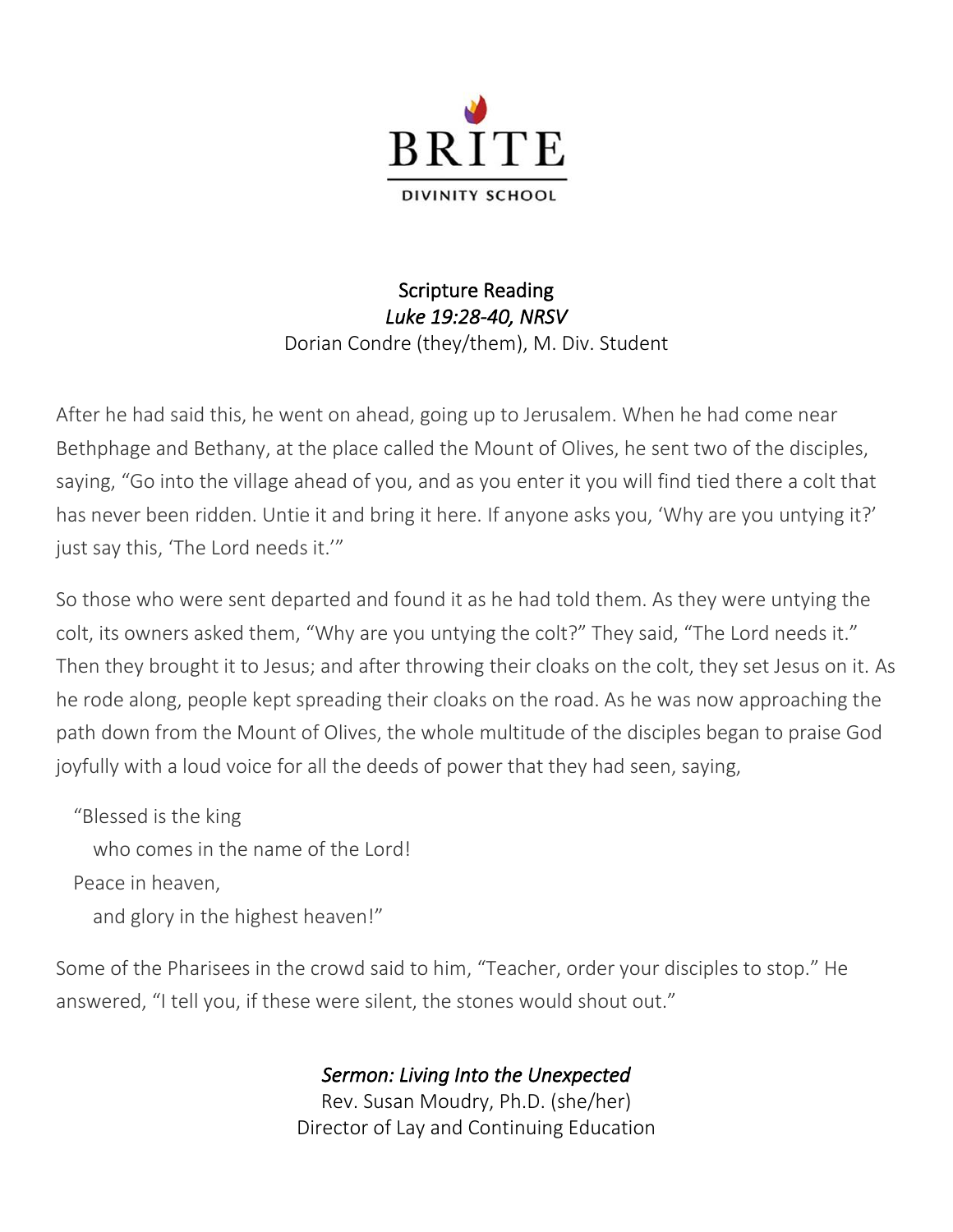# Musical Interlude

Chris Chism (he/him)

#### **Communion**

One: God be with you.

# Many: And also with you.

One: Lift up your hearts.

#### Many: We lift them to God.

One: Let us give thanks to God Most High.

#### Many: It is right to give God thanks and praise.

One: Holy God, we praise and bless you for creation and the gift of life…. You created humanity to live in your love. When your people wandered in the wilderness you nourished them along the way, and brought them close to you again.

You sent Jesus, your own heart, to travel with us and all people so we may come to know your love fully.

Jesus protected the lost, forgave those who had strayed, and gently guided those wandering away because of sin, fear, and rejection.

And so, with the faithful in every place and time, we praise with joy your holy name.

One: We remember that on the night of betrayal and desertion… Jesus took bread, gave thanks, broke the bread, and gave it to all those present saying: "This is my body which is given for you. Do this in remembrance of me."

In the same way, after supper, Jesus took the cup, saying: This cup is the new covenant poured out for you in my life. Do this, and as often as you drink it and remember me."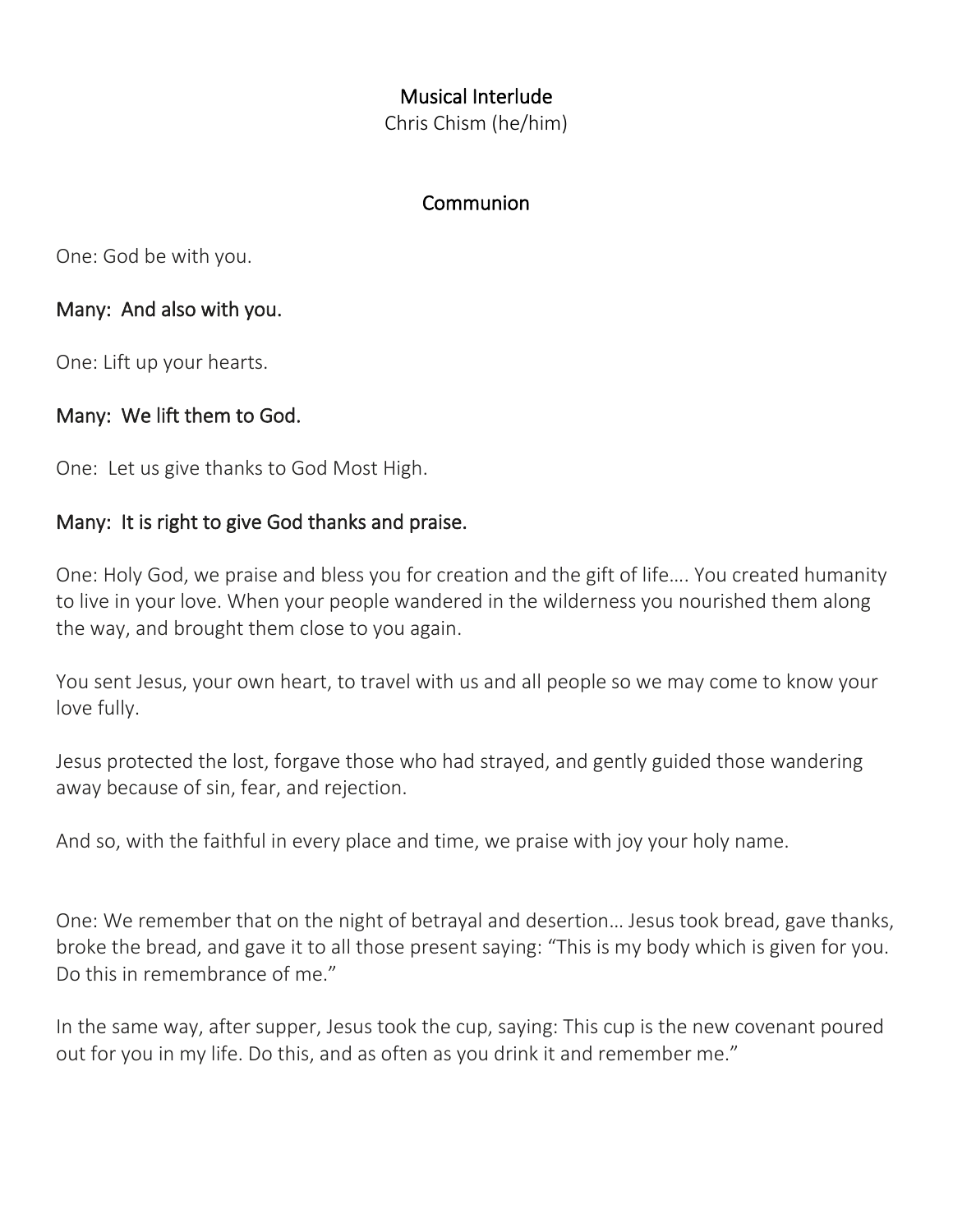

And so, in remembrance of these your acts in Jesus Christ we offer ourselves in praise and thanksgiving as a holy and living sacrifice, in union with Christ's offering for us, as we proclaim the mystery of the faith.

Many: Bless us, therefore, by your Holy Spirit that as we receive the consecrated bread and fruit of the vine at this table, we may offer you our faith and praise, we may be united with Christ and with one another, and we may continue faithful in all things. In the strength Christ gives us, we offer ourselves to you, eternal God, and give thanks that you have called us to serve you. Amen.

Sharing the Elements – Siblings come and let us eat and drink

Closing Song: *Available by Elevation Worship*

Narrow as the road may seem I'll follow where Your Spirit leads Broken as my life may be I will give You every piece

I hear You call, I am available I say, "Yes, Lord", I am available

Here I am with open hands Counting on Your grace again Less of me and more of You I just wanna see You move